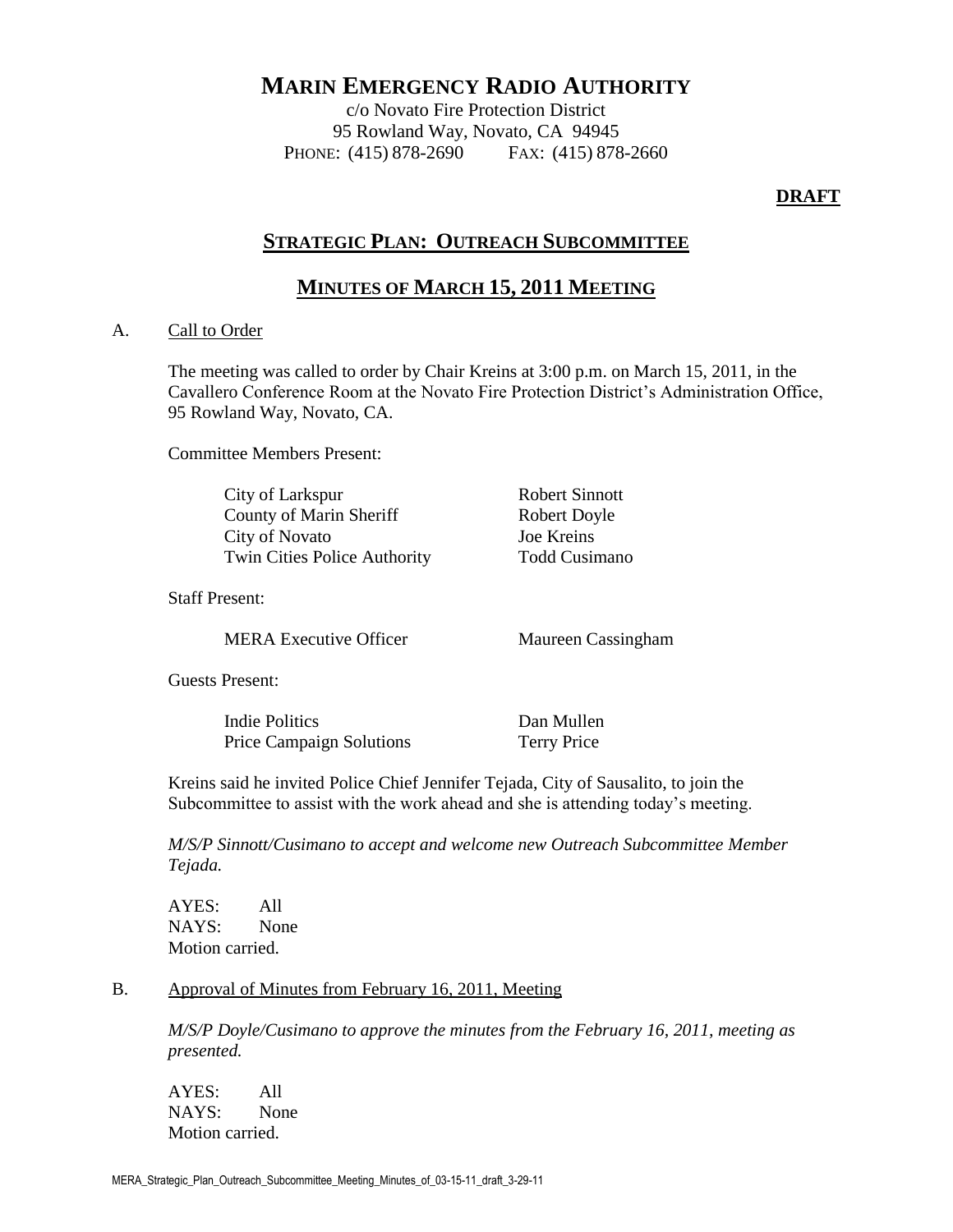Strategic Plan: Outreach Subcommittee Meeting Minutes of March 15, 2011 Page 2

### C. Discussion and Action on Internal and External Public Relations Proposal – Consultants Terry Price and Dan Mullen

Cassingham summarized her pre-meeting with Price and Mullen on March 2, 2011, providing them with background on MERA and the internal and external communications needs of the Authority. Cusimano reprised the February 16, 2011 meeting discussion of MERA's public relations needs going forward and his experience in working with Price and Mullen on multiple projects. Their expertise would be invaluable to MERA from the start in improving internal and external communications.

Price distributed a white paper he and Mullen developed entitled "Marin Emergency Radio Authority (MERA) – The Next Phase" which included their response to MERA's request for services and their qualifications. It was noted that this is not the complete proposal but highlights of activities that might be undertaken. He summarized their recent consulting experience on the Twin Cities Police Project which extended over two years. He and Mullen worked on both the information effort funded by the Twin Cities Police Authority as well as with the Citizens Campaign Committee to run the campaign for their ballot measure. The measure received 69% of the vote. Much effort was put into minimizing any opposition and addressing every citizen's needs. Prior to this project, Price and Mullen assisted the Citizens Committee and the campaign for the Sausalito Police and Fire facility. Another consultant conducted the education and polling side of things. The bond measure received 81% of the vote.

Price has 30 plus years of campaign consulting experience over 70 North Bay campaigns, primarily with candidates, school bond measures and these two capital projects. He has served as Congressional and State Assembly staff. Mullen has been a political consultant for 12 plus years and had his own consulting business since 2005. He has worked on numerous Council, Board of Supervisors and judges campaigns.

Kreins said he is familiar with their expertise and their success with Twin Cities and MERA will need this expertise going forward, especially initially, then over the long-term. He asked Cassingham about the availability of funds for such services. She said she has \$10,000 signature authority for the types of services needed for implementing the Strategic Plan and that these expenditures would be reported to the Executive Committee.

Mullen talked about the approach to this work beginning with an initial three month phase which would include an assessment of where we are and where we need to go. Price noted that the Strategic Plan has a number of moving parts including short and long-term funding plans which is what they are focusing on. He also said the Plan does not contemplate a ballot measure as a funding source. Committee overlap also needs to be sorted out. Mullen asked for a status on grant funding. Cassingham said she was advised by Mansourian that he was not aware of any grant funding to assist MERA with outreach; however, he will follow up. Kreins said Mansourian will be applying for a UASI grant of \$1-2M for a 700 MHz conventional interoperable interface with the current MERA system. He did not know if any of these funds might be available for public relations or outreach. He asked that Mansourian be contacted about this. Mullen clarified that MERA had received UASI Homeland Security funds for other purposes like technical assistance.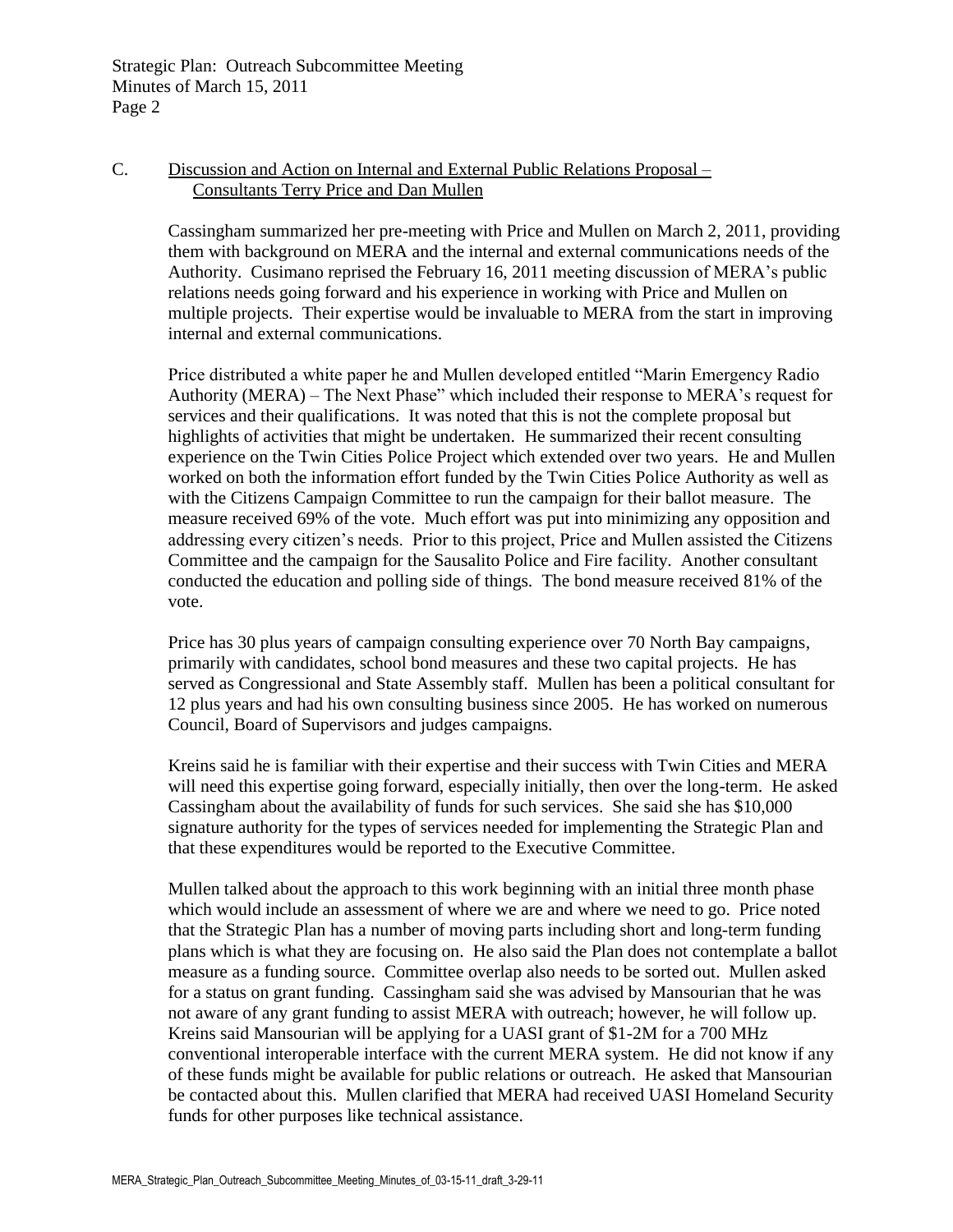Strategic Plan: Outreach Subcommittee Meeting Minutes of March 15, 2011 Page 3

> Price said, based on discussions with Cusimano and Cassingham, a current communications assessment was needed along with preliminary work on messaging, both internally and externally. They will approach this differently if a ballot measure is not involved. Kreins said, while there is no reference in the Strategic Plan to a bond measure, there have been discussions with the Executive Committee that there is no funding available from the members without going to a bond measure or something like that. Not enough is even known at this point about a replacement system. Price and Mullen asked about what resources MERA could bring to the public relations campaign leading to a ballot measure. Kreins clarified with Cassingham that MERA has reserves it could use to fund outreach. She noted that the Replacement Fund of \$700,000 plus has been used to-date to fund strategic planning and monies are available for a campaign for system replacement. Cusimano, in response to Mullen, said he could provide them information regarding all the bond-related costs for the Twin Cities issuance.

> Cassingham said, before rolling out basic public messages about MERA, work needs to be done to strengthen internal communications with member agency governing bodies. Mullen agreed there is a sequencing of communications activities that needs to be based on a datadriven pulse before proceeding. Cusimano asked Cassingham if the timing of the threemonth Phase I communications plan would coincide with the Sustainability Subcommittee's assessment of the best funding options to finance the new system including feasibility of a bond measure. Mullen said that in the next three months, they can advise about what the political climate is for this type of bond. Cusimano asked about the legal timeframe for bond issuance. Cassingham clarified that Sustainability has been rolled back into the Finance Committee for greater efficiencies and their charge over the next 12 to 18 months is to develop short and long-term funding plans for current projects estimated at \$12M and system replacement estimated at \$50M+. This clock started in December with the adoption of the Strategic Plan.

> Kreins noted that presentations to individual agencies are doable provided we have a simple, short, standardized powerpoint presentation on MERA that can be delivered by their respective Board members. Doyle voiced concern about planning for the future when bonds for the current system are not paid off. Mullen said overlapping bonds happen frequently with school districts but this is a valid concern. Price talked about the timing of the bonds based on when funds are needed for the new system. Given the need for parallel systems while cutting over, system phase-in and the funding for same would need to be mapped out to effectively time a ballot measure. In addition to timing, Cassingham said MERA would have to know what its member agencies may be doing with their own ballot measures.

Price said in three months, we won't be able to answer all the questions, but we should be able to identify the next steps. A survey must precede a measure and it can get stale if not timed right. This would be part of the 60 hours of work over the next three months. Doyle said it might be helpful for Price and Mullen to meet with Mansourian for more information about system replacement timing. Mullen said it would keep their hours down if all the Committees could meet together with them.

Sinnott asked about providing a fact sheet to elected officials, some of whom believe MERA is still a new system. Now, in 12 years time, we are proposing to advance with new technology. He feels the need to "pre-inform" them first about where we are with the current system before there is a presentation on replacement technology. Given the varying degrees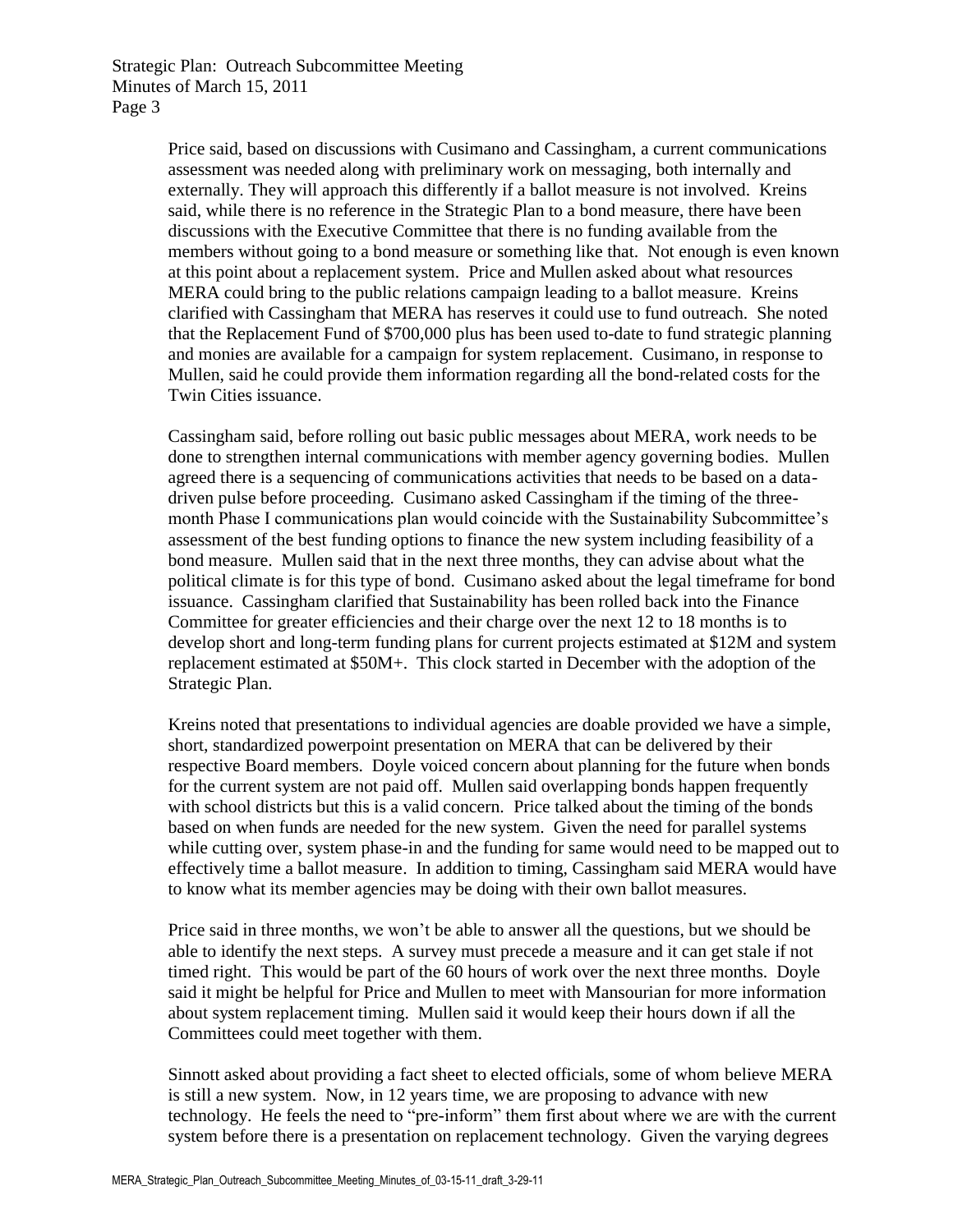Strategic Plan: Outreach Subcommittee Meeting Minutes of March 15, 2011 Page 4

> of elected officials' institutional memory about MERA, Sinnott noted that some who opposed MERA might be concerned about migrating to a new system. Kreins said some also do not understand how MERA functions, which is another issue.

> Price summarized their proposed two-step process as getting MERA information to elected officials and how to get a measure on the ballot. Tejada said the method we use in delivering this information is very important. She said face-to-face communications with elected officials via powerpoint or other means is key to the educational piece. Sending a packet to them is not effective. It was agreed that fact sheets are a start for getting people on the same page. Price suggested individual meetings to identify and power map elected official champions for MERA. Cassingham confirmed that there are currently no elected officials serving as MERA Board Members. Kreins said there would be electeds that would be willing to serve; however, many have overflowing plates as it is. Kreins said what has changed since the inception of MERA is 9/11 and the subsequent nationwide discussion about interoperability. Price noted while the Strategic Plan wanted to avoid alarming people, we must educate as to the problem facing MERA and that the fix requires money. Mullen said there is a difference between urgency and emergency and that a timely solution is needed without scaring the public.

#### D. Next Steps and Timeline

Price said they will come back with a revised proposal with specific services and agreement not-to-exceed \$10,000. One of them would serve as lead consultant. This will be presented to the Subcommittee at the next meeting. Price asked for clarification as to how literally to take the Strategic Plan. For example, the Plan refers to greater investment in MERA's website which they would not recommend as having impact on public education. The challenge is how do you drive the public to visit it. Kreins said they can develop recommendations that make changes to the Plan for presentation to the Executive Committee and Board. Doyle said there must be flexibility as we go forward with the Plan and bring in additional expertise. Sinnott said the Plan is a guide, not a contract. Tejada summarized her understanding of Outreach's charge which is, first to educate, followed by generating outreach once the funding plans are developed. She confirmed Outreach does not create these plans which are the responsibility of the Finance Committee. Price said creating public awareness of MERA throughout Marin County would be a monumental campaign, far beyond this three month assignment. Mullen said extending out to stakeholders is as far as we can expect to go in the next few months. Kreins agreed, plus MERA will need guidelines on how we begin community outreach. Price inquired about more hours of support from the Executive Officer, at least initially. Kreins responded that the Executive Committee is open to this based on Cassingham's availability. Price said this is one of the recommendations they will likely make. Kreins confirmed that what we will be looking for at the end of three months is a road map regarding a marketing and communications strategy going forward, including next steps. Price said the level of detail, including cost estimates for the next steps, could be a time-consuming process depending on how far they get.

#### E. Future Meetings

It was agreed by consensus to meet on Tuesday, April 5, 2011, at 3 p.m. at the Novato Fire Protection District Administration Office.